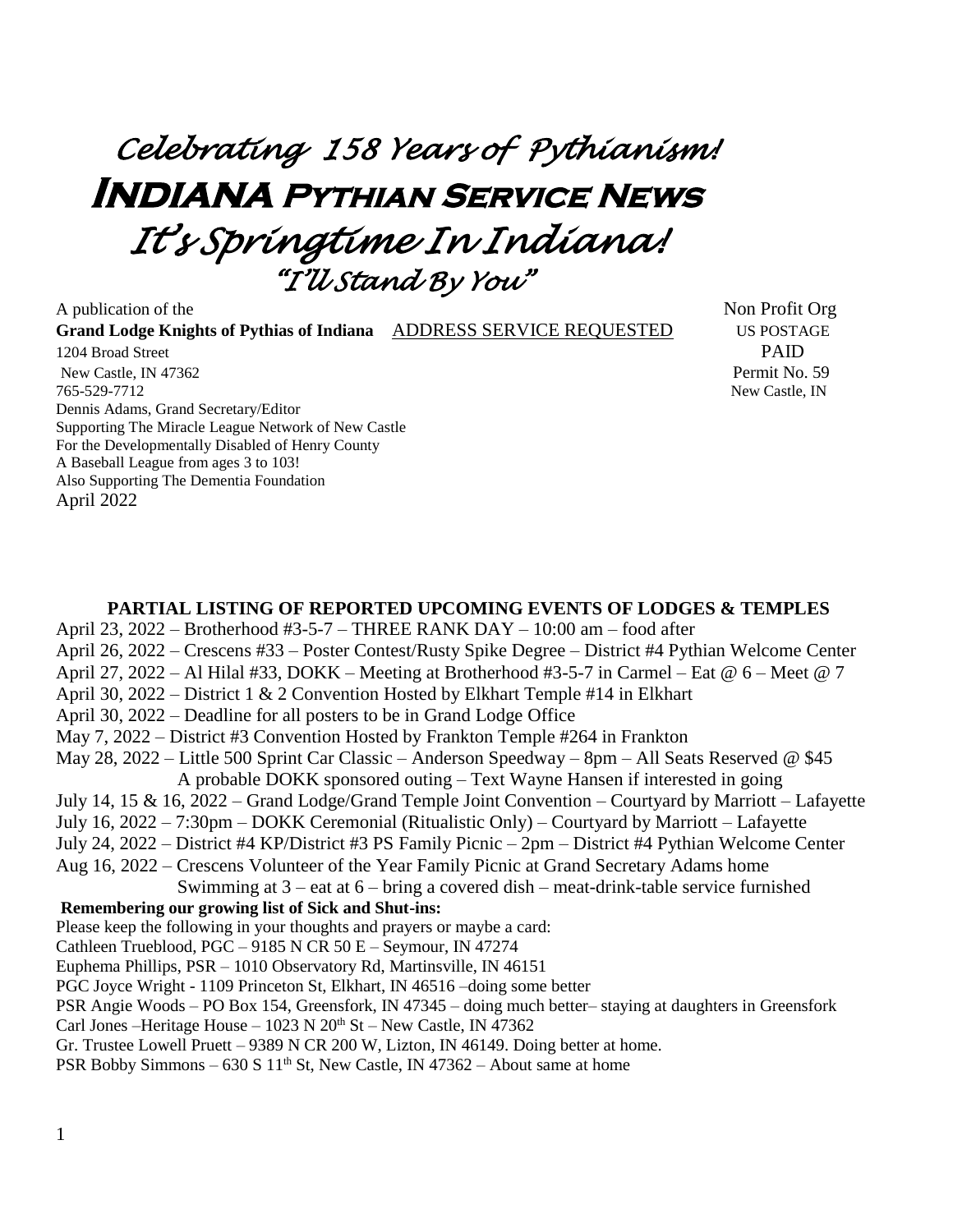#### **In Memory**

It is with the greatest sadness that I report the passing of Past Grand Chancellor William Keith Goff, Jr. on Wednesday, March 23<sup>rd</sup>, just 4 days short of his 47<sup>th</sup> birthday. Brother Keith was a member of the Sulphur Springs Lions Club and the Sulphur Springs Christian Church where he volunteered on the tech team as well as for VBS. Keith joined the Knights of Pythias February 18, 2006. Keith served with his wife Jodi as Grand Chancellor/Grand Chief in 2018-2019. He was also currently the DDGC of District #4. Keith was a Royal Prince in Al Hilal Temple #33, DOKK., He was also a dual charter member of Baden-Powell lodge #1907 in London, England. Keith had a heart of service, working in the Crescens Lodge 'Tis the Season store where he was also a flower designer. He was an excellent cook, with a degree in Hospitality/cooking. He was a 1995 graduate of Perry Meridian High School. He loved, grilling, camping, NASCAR or racing in general, fishing. He was a good natured guy who let his lodge brothers & family make him into many characters: King Flamingo, a McIntosh Farms Cow, Frosty the Snowman and Bernard the Elf. Most of all, Keith loved his family. He is survived by his wife of 15 years PGC Jodi (Adams), Mother Kristi (Larry) Cleveland, step mother Connie Goff, sister Laura (John) Smedley, father-in-law GS Denny Adams, sister-in-law GG/PGC Jessica (Knight Kyle) Larson, brother-in-law PC Chris (Michele) Adams, niece Paige & nephew Parker Larson, Special friends Knight Delmar Clontz, Knight Wendell Rogers and many lodge Brothers, aunts, uncles, cousins and friends. Pythian Memorial services were conducted on Monday, April 4<sup>th</sup> with 41 Pythians taking part in the service plus many more that visited. Burial followed at Green Hills Cemetery. Memorials to the Knights of Pythias or Sulphur Springs Christian Church. Cards of condolence may be sent to Jodi Goff at 2072 N CR 200 W, New Castle, In 47362

Crescens Lodge #33 is also deeply saddened to announce the passing of Brother Donald Sturgeon. Brother Don became a Pythian Knight on February 14, 1999. He passed away unexpectedly on April 1, 2022. A private funeral service was held in Hagerstown on Saturday, April 9, 2022. The Masonic lodge held a Memorial Service as Don was very active in the Masonic Fraternity. He was also active in the FFA and was a school bus driver. Cards of condolence may be sent to the Sturgeon Family at 351 N Perry St, Hagerstown, IN 47346.

Lafayette Lodge #51 sadly announces the passing of Brother Ramon Hardesty on April 1, 2022. Ramon joined the Order on May 23, 2003. He was the Brother of PGC John Hardesty. Cards of condolence may be sent to Brother John Hardesty at 2418 Underwood, Lafayette, IN 47904.

#### **Donations to the Grand Chancellor's Charities**

Please donate to Grand Chancellor Keith D. Ruetz's charities which are the Miracle League Network, a baseball League for ages 3 to 103 for the Developmentally Disabled of Henry County. Grand Chancellor Keith is also supporting the Dementia Foundation. Brother Keith has been diagnosed with beginning stages of Dementia. Donations may be mailed to the Grand Lodge office and they will be forwarded to the proper channels. Thank you!

#### **E-Mail Address Needed!!**

We are still urging you to send in your e-mail addresses to the Grand Lodge office. This reduces the expenses of the PSN and lets us communicate with you in between copies. Thank you!!

#### **Three Rank Day Coming To Brotherhood #3-5-7!**

Calling all Pythians!! Brotherhood Lodge #3-5-7 will be hosting a Three Rank Day at their facility in Carmel on Saturday, April 23<sup>rd</sup> beginning at 10 am. It will be proceeded by their awesome breakfast. Ritualists are always welcomed and encouraged to attend. Bring your candidates! We hope to you there!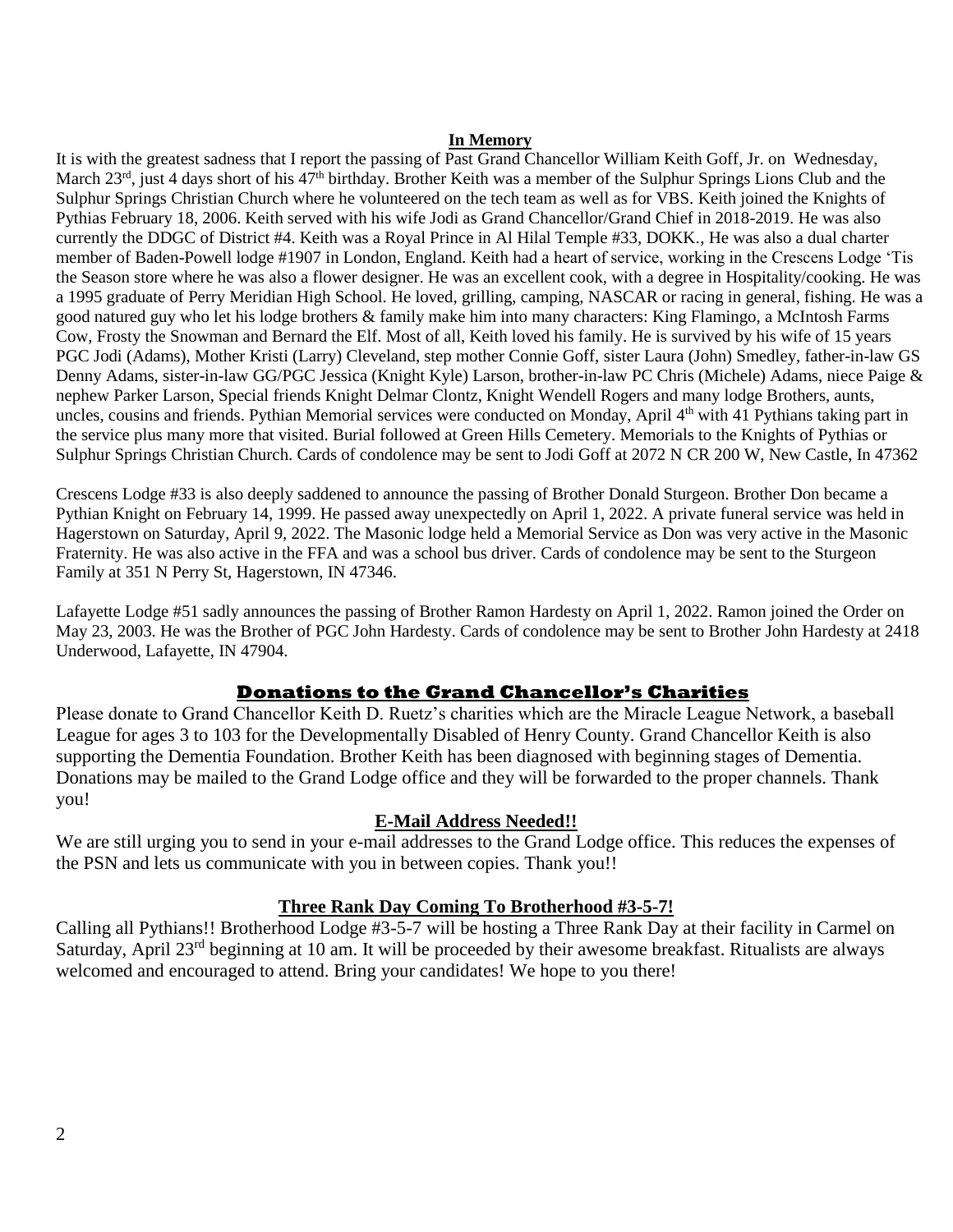## **IMPORTANT 2022 CONVENTION INFORMATION**

*Hotel reservations for the convention are closed. It looks like an awesome convention coming up. Now is the time to start seriously thinking about your meals and begin to make those reservations! With the exception of breakfast, RESERVATIONS ARE REQUIRED FOR ALL MEALS!! Here is the information:*

## **CONVENTION MEAL RESERVATION INFORMATION!!!!**

#### PAST GRAND CHIEF'S LUNCHEON

Thursday, July 14, 2022 - 12 noon – You will be served and have your meeting in the Boilermaker room by the front lobby. You will enjoy American Deli Buffet which will feature a Crisp green salad with assorted dressings, homemade pasta salad, potato salad, pastrami, prosciutto and smoked turkey breast, white cheddar, Havarti and cheddar cheese, sliced tomatoes, crisp lettuce, onions and pickles, assorted breads and condiments topped off with assorted cookies and brownies with ice water and iced tea. COST - \$21.00 per person including tax & gratuity. **RESERVATIONS REQUIRED. DEADLINE is JULY 1, 2022**. ALL reservations and funds therefore are to be sent to the Grand Lodge Office, 1204 Broad Street, New Castle, IN 47362. Make checks payable to the Grand Lodge of Indiana. Your organization dues will be collected separately at your meeting.

### ALL NEW THURSDAY EVENING BUFFET DINNER

The Courtyard by Marriott invites all of us to enjoy a specially prepared dinner buffet set up specifically for our conventions! They will be serving us Caesar Salad, Pasta with Meat Sauce or Alfredo Sauce, Chicken, Bread Sticks, Assorted Pies, Iced Water and Iced Tea. They will also set up a cash bar area for those who wish a soft drink or cocktail with their dinner. The hotel invites us to enjoy dinner at the beautiful Courtyard by Marriott venue before we Celebrate the Joint Opening of our Grand Conventions and not have to journey out on the streets of Lafayette in our suit coats and long dresses! The cost is only \$20 including tax and gratuity. **RESERVATIONS REQUIRED** through Grand Secretary Denny Adams. **DEADLINE is JULY 1, 2022.** ALL reservations and funds therefore are to be sent to the Grand Lodge Office, 1204 Broad Street, New Castle, IN 47362. Make checks payable to the Grand Lodge of Indiana.

#### PAST DISTRICT DEPUTY BREAKFAST

Friday, July 15, 2022 - 7:30 am – You will eat off of the Hotel breakfast buffet. Take your food to the Boilermaker Room by the lobby for your meal and meeting. Please keep in mind that this free breakfast buffet is open only to those who are paying guests of the hotel..

#### PAST GRAND CHANCELLORS/GOLDEN SPUR LUNCHEON

Friday, July 15, 2022 – 12 noon – You will be served in Ballroom A/B. You will enjoy Hamburgers with sautéed onions and mushrooms, Fried Chicken, and Pulled Pork. It includes coleslaw, potato salad, cheddar cheese, Swiss, mac & cheese, kettle chips, sliced tomatoes, crisp lettuce, onions, pickles, assorted breads and condiments and a mix of cheesecake and chocolate cake plus ice water or iced tea. COST - \$ 27.00 per person including tax & gratuity. **RESERVATIONS REQUIRED. DEADLINE is JULY 1, 2022**. ALL reservations and funds therefore are to be sent to the Grand Lodge Office, 1204 Broad Street, New Castle, IN 47362. Make checks payable to the Grand Lodge of Indiana. Dues will be collected at the meeting.

#### ALL NEW FRIDAY NOON JOINT BUFFET LUNCH

The Courtyard by Marriott knows how busy we are on our first day of session. Other than the PGC/Golden Spur lunch, there is nothing else available. So…you are invited to attend the all new Friday Noon Joint Buffet Lunch on Friday, July 15, 2022 at noon so you will not have to venture out on the streets of Lafayette! You will enjoy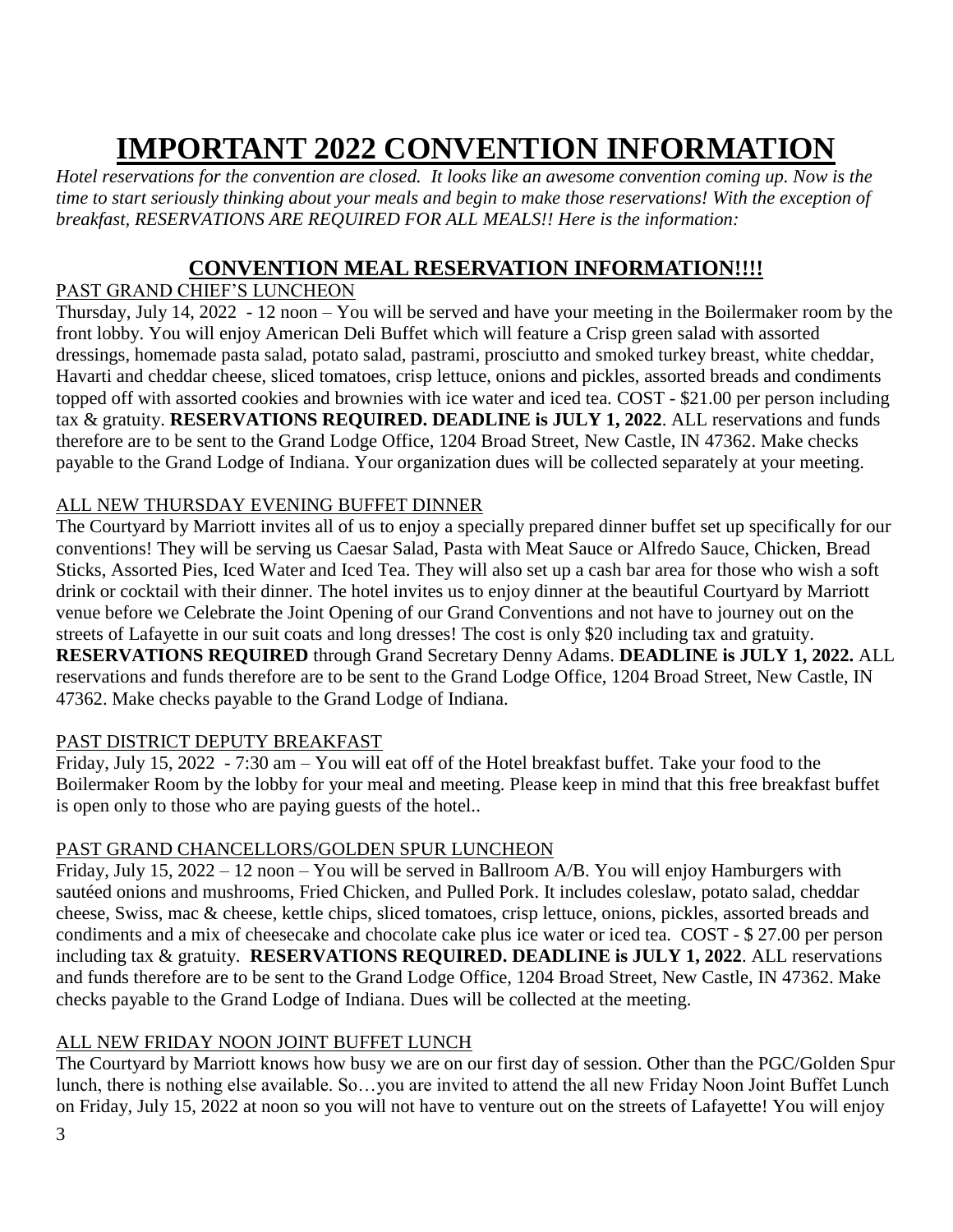a buffet of Meat loaf, Mashed Potatoes and Gravy, Corn, a Tossed Salad with assorted Dressings, Assorted Pies, Iced Water and Iced Tea all for \$15 including all taxes and gratuity. **RESERVATIONS REQUIRED** through Grand Secretary Denny Adams. **DEADLINE is JULY 1, 2022.** ALL reservations and funds therefore are to be sent to the Grand Lodge Office, 1204 Broad Street, New Castle, IN 47362. Make checks payable to the Grand Lodge of Indiana.

#### FRIDAY NIGHT FORMAL BANQUET

Friday, July 15, 2022 – 6:30pm – You will be served in Ballroom A, B & C. IF you desire a reserved table, notify the GRAND LODGE OFFICE. You will have a DUET PLATE of New York Strip Steak and Delicious Tilapia, Mashed Potatoes & Gravy, Honey Roasted Carrots, Steamed Broccoli, Rolls & Butter, A House Salad with Ranch or French dressing, Apple Cobbler and ice water or iced tea.**RESERVATIONS REQUIRED!!**  Reservation **DEADLINE is JULY 1, 2022**. ALL reservations are to be sent to the Grand Lodge Office, 1204 Broad Street, New Castle, IN 47362. **NO MONEY REQUIRED**.

Note: For those who desire, we will also have Vegetarian Plates, Pasta plates or Huge Salad options available upon request to replace what is offered.

### SATURDAY JOINT CELEBRATION LUNCHEON

Saturday, July 16, 2022 – 12 noon – Let us join together again as we celebrate our two leaders years with a Celebration Luncheon! You will be served in Ballroom A & B. You will enjoy Bar-B-Q Chicken Breast, Escalloped potatoes, Baked Beans, Cole Slaw and assorted cookies plus Drink. **RESERVATIONS REQUIRED!! RESERVATION DEADLINE is July 1, 2022**. ALL reservations are to be sent to the Grand Lodge Office, 1204 Broad Street, New Castle, IN 47362. **NO MONEY REQUIRED**.

#### SUNDAY MORNING FAREWELL BREAKFAST

Sunday, July 17, 2022 – 9:00am – You will eat in ballroom A & B. You will enjoy the Breakfast Buffet the Hotel has had all weekend. If you are planning on eating the buffet breakfast on Sunday morning, Please let us know so we can make sure the hotel prepares enough food.

## **CONVENTION MEAL RESERVATION FORM**

| All New Thursday Evening Buffet Dinner @ \$20.00 each-RESERVATIONS REQUIRED  |                                              |  |  |
|------------------------------------------------------------------------------|----------------------------------------------|--|--|
| Name                                                                         | No. of Reservations - Amount enclosed - \$   |  |  |
| Past District Deputies Breakfast Buffet (FREE – But PLEASE RESERVE)          |                                              |  |  |
| Name                                                                         | No. of Reservations-                         |  |  |
| Past Grand Chief's Thursday Luncheon @ \$ 21.00 each – RESERVATIONS REQUIRED |                                              |  |  |
| Name                                                                         | No. of Reservations-<br>Amount enclosed - \$ |  |  |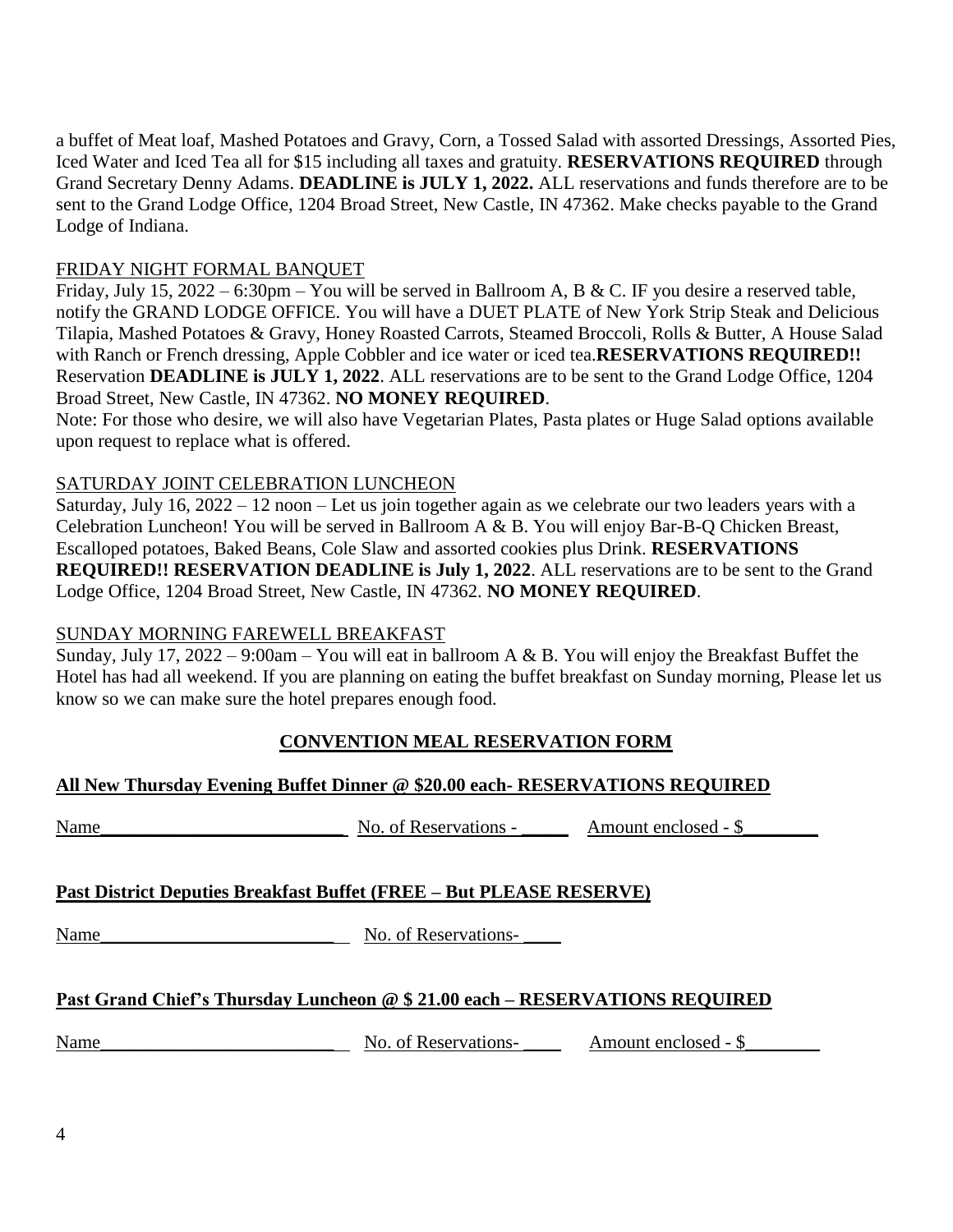| Past Grand Chancellors/Golden Spur Friday Backyard BBQ @ \$27.00 each- RESERVATION                            |                                                     |                        |  |  |
|---------------------------------------------------------------------------------------------------------------|-----------------------------------------------------|------------------------|--|--|
| <u>Name</u><br><u> 1989 - Johann Barbara, martin amerikan basar da</u>                                        | No. of Reservations-<br><u>Amount enclosed - \$</u> |                        |  |  |
| All New Friday Joint Buffet Meat Loaf Lunch @ \$15.00 - RESERVATIONS REQUIRED                                 |                                                     |                        |  |  |
| Name_<br><u> 1980 - Johann Barn, mars ar breithinn ar chomhair an t-</u>                                      | No, of Reservations - Amount enclosed - \$          |                        |  |  |
| <b>Formal Friday Night Banquet - RESERVATIONS REQUIRED</b>                                                    |                                                     |                        |  |  |
| Name_<br><u> 1989 - Johann Bernstein, mars an deutscher Amerikaanse kommen.</u>                               | No. of Reservations-                                |                        |  |  |
| I request an optional meal of                                                                                 |                                                     | (see choices above!!). |  |  |
| <b>Saturday Joint Celebration Luncheon - RESERVATIONS REQUIRED</b>                                            |                                                     |                        |  |  |
| Name                                                                                                          | No. of Reservations-                                |                        |  |  |
| Sunday Farewell Buffet Breakfast – FREE BUT PLEASE RESERVE                                                    |                                                     |                        |  |  |
| No. of Reservations-<br><u>Name</u><br>Mail to Grand Lodge K of P, 1204 Broad Street, New Castle, IN 47362 or |                                                     |                        |  |  |
| e-mail to indianaglkop@att.net                                                                                |                                                     |                        |  |  |

Make all checks payable to the Grand Lodge of Indiana

### **PAYMENTS CAN BE MADE AT THE REGISTRATION TABLE AT THE GRAND CONVENTION IN THE WABASH ROOM IF YOU WISH. YOU ARE FINANCIALLY RESPONSIBLE FOR ALL RESERVATIONS THAT ARE NOT CANCELLED BEFORE JULY 1, 2022.**